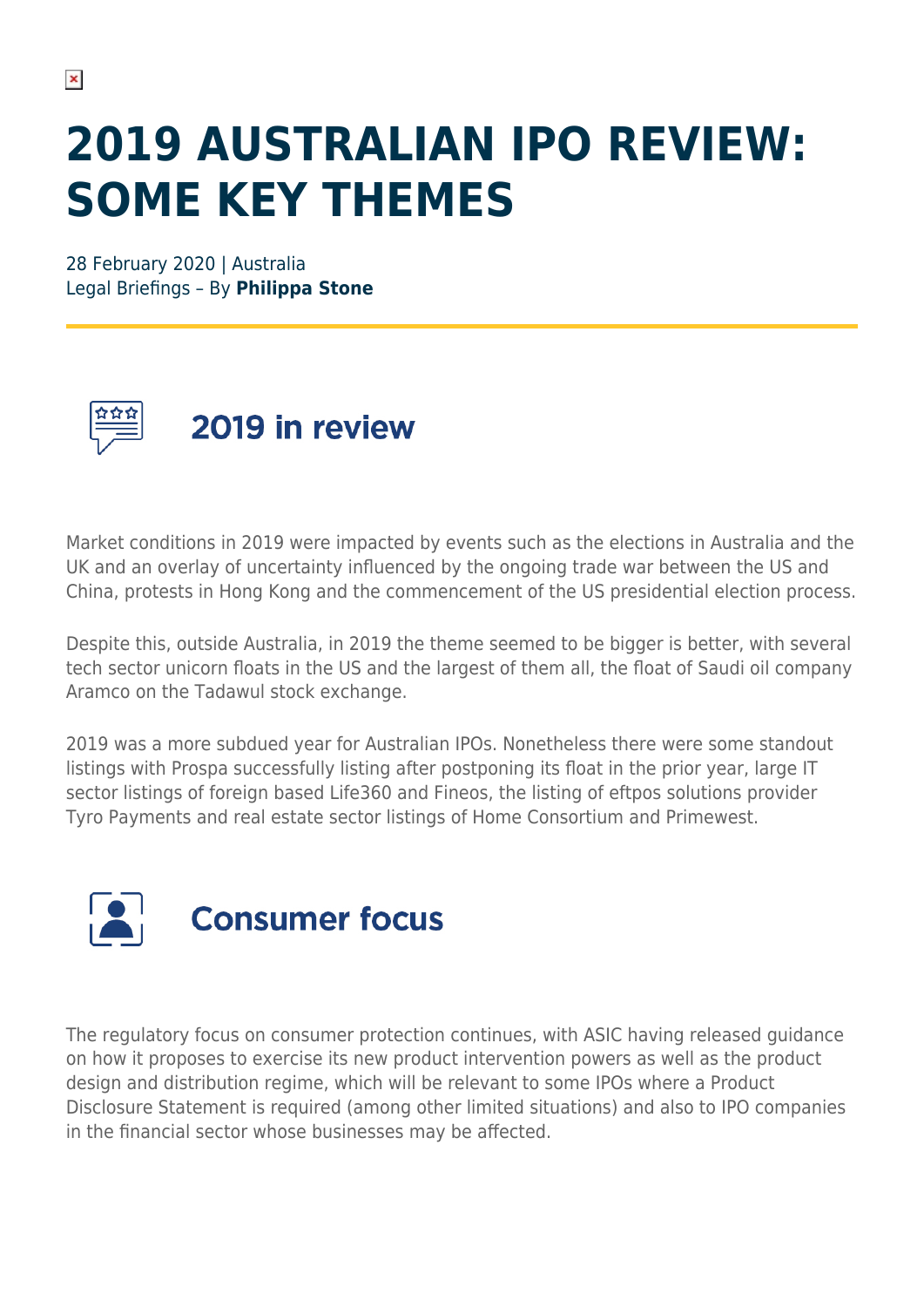

A number of regulatory and governance updates were released in 2019 that sought to address the modern discourse around culture and climate change.

In particular, ASX released the updated Corporate Governance Principles and Recommendations (the Fourth Edition) which will take effect for a listed entity's first full financial year commencing on or after 1 January 2020. The key change reflected in the Fourth Edition is a shift towards recognising the importance of monitoring and taking responsibility for culture, conduct and behaviour within the corporate group and for focussed management of, and disclosure in relation to, non-financial risks, including ESG risks, in addition to the traditional focus on financial risks and performance. These new recommendations are directed to setting "the tone from the top" and ensuring that the entity's board is provided with the information it needs to monitor the culture of the organisation.

ASIC has also been active, having updated its guidance on prospectus disclosure to include climate change as a type of risk which may need disclosure. ASIC's guidance suggests that such disclosure may be required both in relation to physical risks resulting from climate change and the extensive policy, legal, technology and market changes that transitioning to a lower-carbon economy may entail. ASIC has advised that in the coming year, it will conduct surveillance of climate change related disclosure practices by selected listed companies.

The ASX also released the final version of its listing rules reforms, which came into effect on 1 December 2019. These make important changes, including to related party rules affecting capital raisings and other corporate transactions. See [2019 Australian IPO Review: regulatory](https://www.herbertsmithfreehills.com/latest-thinking/2019-australian-ipo-review-regulatory-developments) [developments](https://www.herbertsmithfreehills.com/latest-thinking/2019-australian-ipo-review-regulatory-developments) for further details of the regulatory developments affecting IPOs in 2019.



With its opportunities for scalability and to create new industries, the IT sector remains firmly in focus for growth investors. Consumer focussed unicorns Uber, Lyft, Peloton and Pinterest listed in the US in 2019.

In Australia, IT sector listings focussed on business-to-business solutions with Software as a service (SaaS) and payment systems and platforms making up the bulk of the IT listings on the ASX. See further detail on the IT listings on the ASX in 2019 in [2019 Australian IPO](https://www.herbertsmithfreehills.com/latest-thinking/2019-australian-ipo-review-ipos-by-the-numbers) [Review: IPOs by the numbers](https://www.herbertsmithfreehills.com/latest-thinking/2019-australian-ipo-review-ipos-by-the-numbers).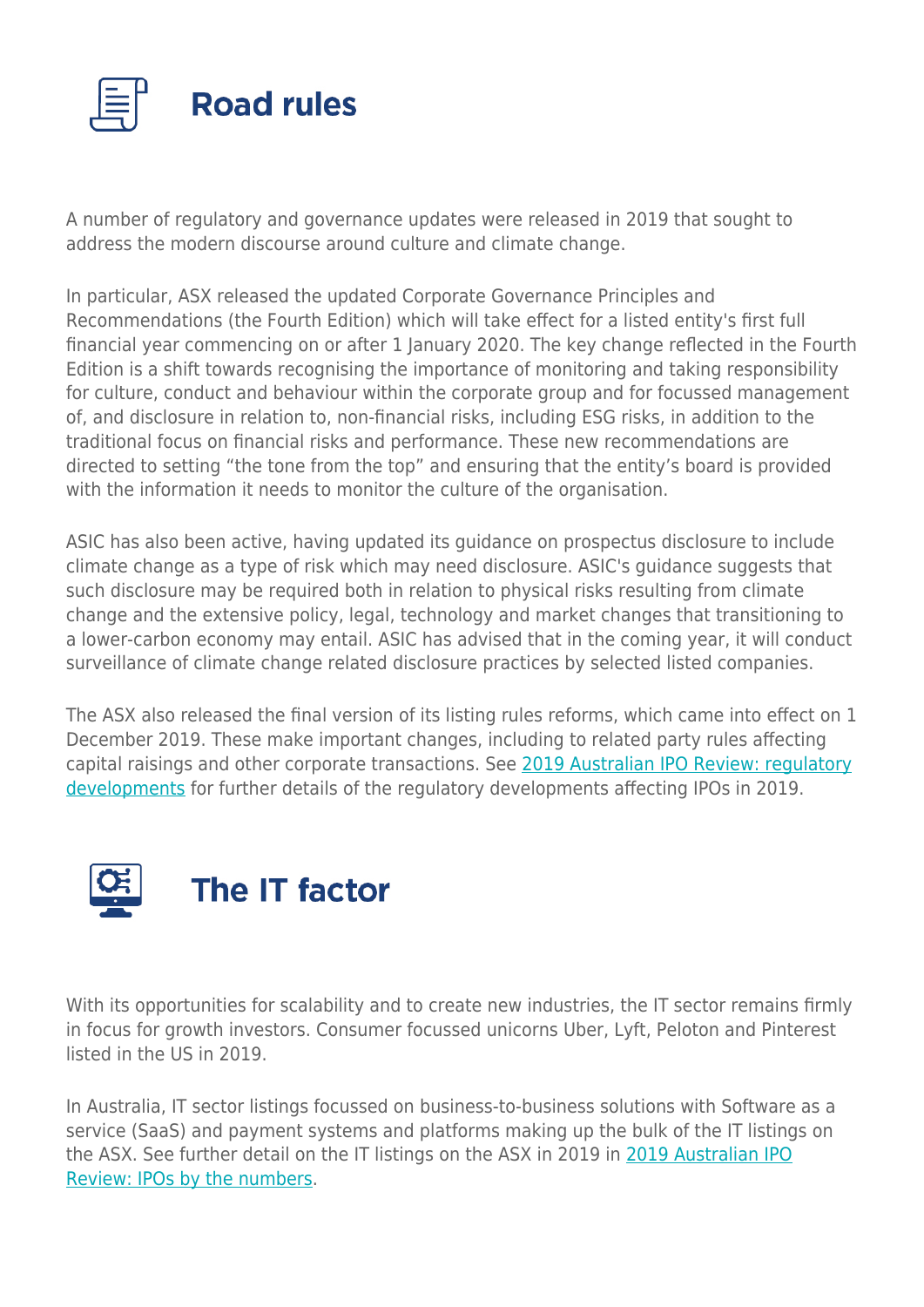Whereas in the US there seems to be a trend towards delaying the listing of IT companies until they reach stratospheric valuations, the ASX has consolidated its reputation as a home for early stage IT sector listings by launching the new S&P/ASX All Technology Index.

Whether in Australia, the US or elsewhere, we are also seeing investors being (rightly) discerning about companies that seek to style themselves as tech companies, but whose revenues are actually generated from models which are comparatively less scalable with lower margins. Market commentators criticised the office space rental company WeWork as an example of this.



We saw greater scrutiny and media interest in bookbuild messages in 2019 following the release of ASIC's report on allocations in equity raising transactions in December 2018, culminating in rolling media articles on the bookbuild messages of the Latitude Financial float, which was ultimately withdrawn. This scrutiny, combined with the adjustment to often not including formal valuation ranges in pre-deal research, has contributed to a heightened focus on agility during the marketing and bookbuild phases.



REIT raisings were a bright spot in an otherwise subdued market last year (see [2019](https://www.herbertsmithfreehills.com/latest-thinking/2019-australian-ipo-review-reit-ipos-the-answer-for-you) [Australian IPO Review: REIT IPOs – the answer for you?](https://www.herbertsmithfreehills.com/latest-thinking/2019-australian-ipo-review-reit-ipos-the-answer-for-you)) and this is expected to continue given their yield characteristics and consequent attraction in the current low interest rate environment. Other yield based raisings, such as the Virgin Australia retail notes offer (upsized from A\$150 million to A\$325 million), were successful for similar reasons and this trend may continue, with no change in the interest rate environment in sight.

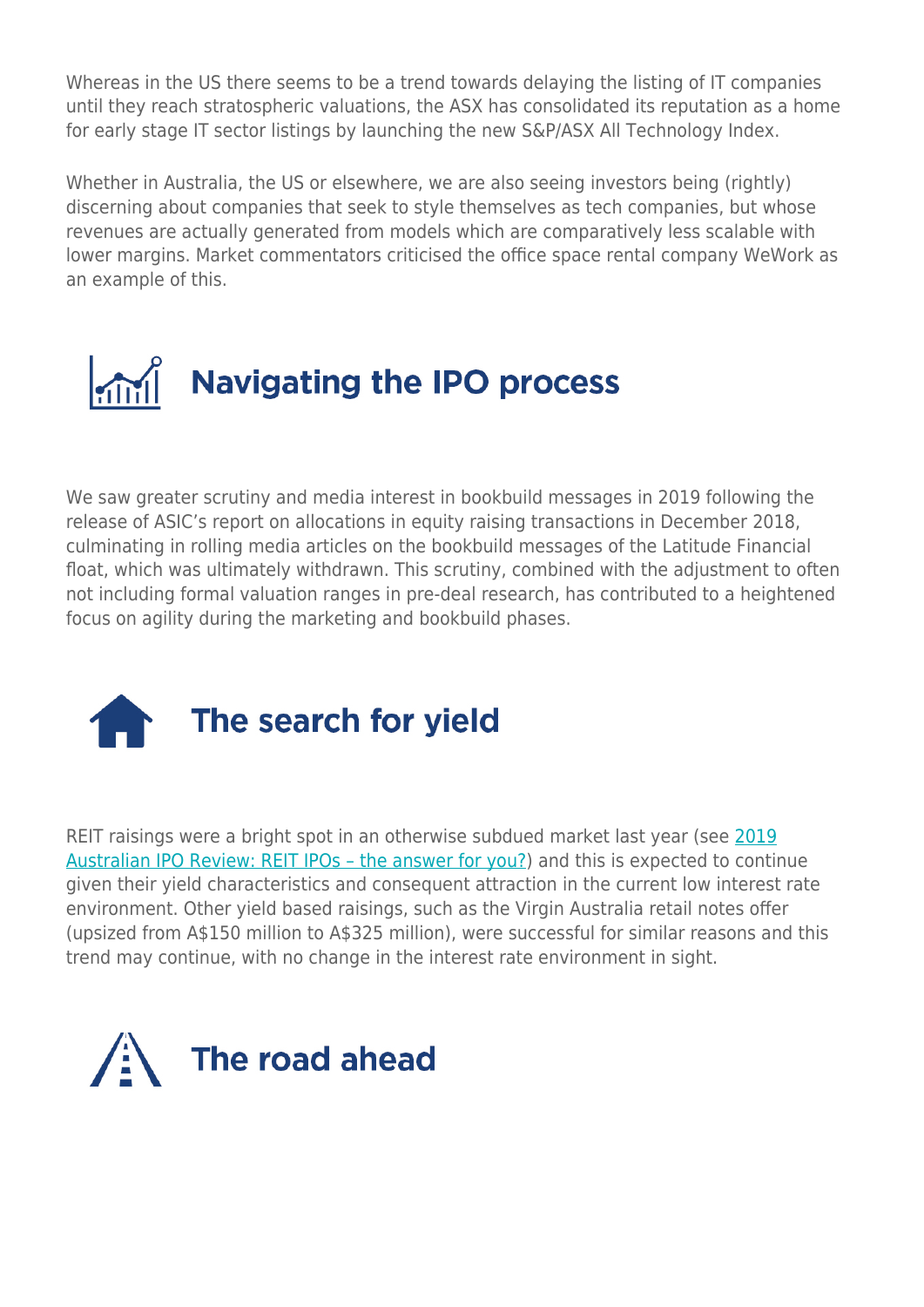2020 is off to a promising start, with significant IPOs proposed in a range of sectors, including real estate, retail, resources, infrastructure and financial services. Whilst many of the themes discussed above that shaped 2019 are ongoing, we are seeing that clients have strategic objectives and compelling reasons to IPO in 2020. Others are seeing an IPO as one of a range of options including trade sales or other M&A activity. The inevitable twists and turns ahead require issuers and lead managers to be responsive and ready to take advantage of opportunities for launch when they arise. See [2019 Australian IPO Review: 2020](https://www.herbertsmithfreehills.com/latest-thinking/2019-australian-ipo-review-2020-predictions) [predictions](https://www.herbertsmithfreehills.com/latest-thinking/2019-australian-ipo-review-2020-predictions) for our predictions for the remainder of 2020.

[Please click here to return to the main page](https://www.herbertsmithfreehills.com/latest-thinking/the-road-ahead-the-2019-australian-ipo-review)